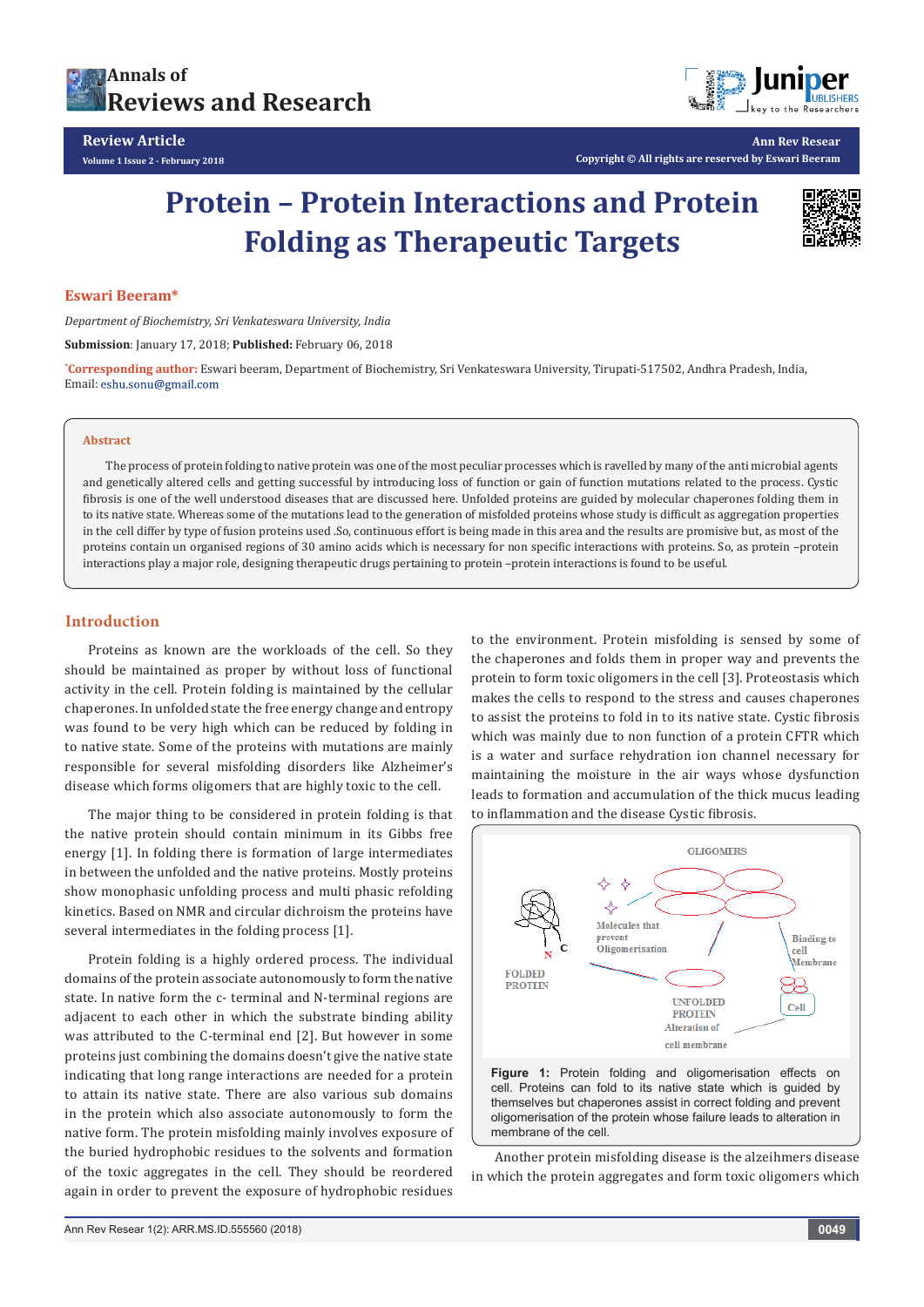bind to the cell surface receptors leading to the alterations of the cell membrane [4]. Seminal amyloidal protein was the protein that binds to the toxic oligomers and serves as a model for studying the disease [5-7]. This review mainly focuses on the protein misfolding and its therapeutic application on the cell (Figure 1).

## **Drugs that Selectively Inhibit Protein Folding**

As per Tanvier et al. [8] 6-Aminophenanthridine (6AP) and Guanabenz (GA the drug used for the treatment of hypertension) drugs inhibit protein folding on domain V of ribosome by interacting with larger subunit of eukaryotes as well as prokaryotes without effecting the protein synthesis on ribosome. They are known to interact in a Trans manner affecting the various ribosomal proteins especially in yeast by 6AP indicating its specificity against eukaryotes than that of GA (Figure 2). From the studies of Yanhong Pang et al. [9] 6AP inhibits the protein folding in the ribosome through competition.



binding sites. These drugs also interact with Hsp proteins and shown to inhibit prion folding on ribosome. The structures are taken from Tanvier et al (2008)

## **Protection from the Picorna Virus by Preventing the Protein Folding**

Hsp 90 is one of the molecular chaperones necessary for protein folding. So, inhibitors of Hsp 90 were proven as potential targets of viral replication. From the previous studies of Ron Geller et al. [10] Geldanamycin was proven to be one of the drug that inhibit Hsp 90. The inhibitor mainly prevents the interaction of Hsp 90 with its co-chaperone P23 so; preventing the folding of capsid protein of virus P1 thereby preventing the assembly of virus and its replication [11-14]. In reticulocytes where the proteo some is inhibited by hemin proved that the capsid will be in the unfolded state in the absence of Hsp90 [15].

## **Protein Folding Aided First Through non Specific Interactions**

Recent advance in science about studies of CREB protein by Eric Sauter et al. [16] detailed that the phosphory lating kinase domain of the CREB protein binds non specifically with KIX domain of same protein and aids in folding of the protein through non specific interaction until it reaches the target. So, targeting the proteins by drugs that disrupt the protein – protein interactions are a widely studied aspect to develop new therapeutic and pharmacological targets now (Figure 3).



**Figure 3:** The CFTR one of the model that has three classes of mutations. The class I show the mis folding of the protein and is targeted to plasma membrane in mis folded state. Class II mutation includes CFTR defective in transport and class III mutant defective degradation of protein. This figure was taken from Douglas Fraser-Pitt & Deborah O'Neil Cystic fibrosis – a multi organ protein mis folding disease Future Sci. OA (2015) FSO57



Aggregation of proteins is the major problem in most of the protein misfolding disorders. One of the diseases that are associated with aggregation is cystic fibrosis. So, understanding the mechanism of aggregation formation and its distribution with respect to the cell is very useful. From the previous studies of [17,18], the CFTR C-terminal fragment showed distinct distribution with perinuclear accumulation and without GFP showed aggregation of protein in mitochondria and the amino acid substitutions changed the aggregation pattern of protein

## **Formation of Aggregates Depends on Sequence of the Proteins**